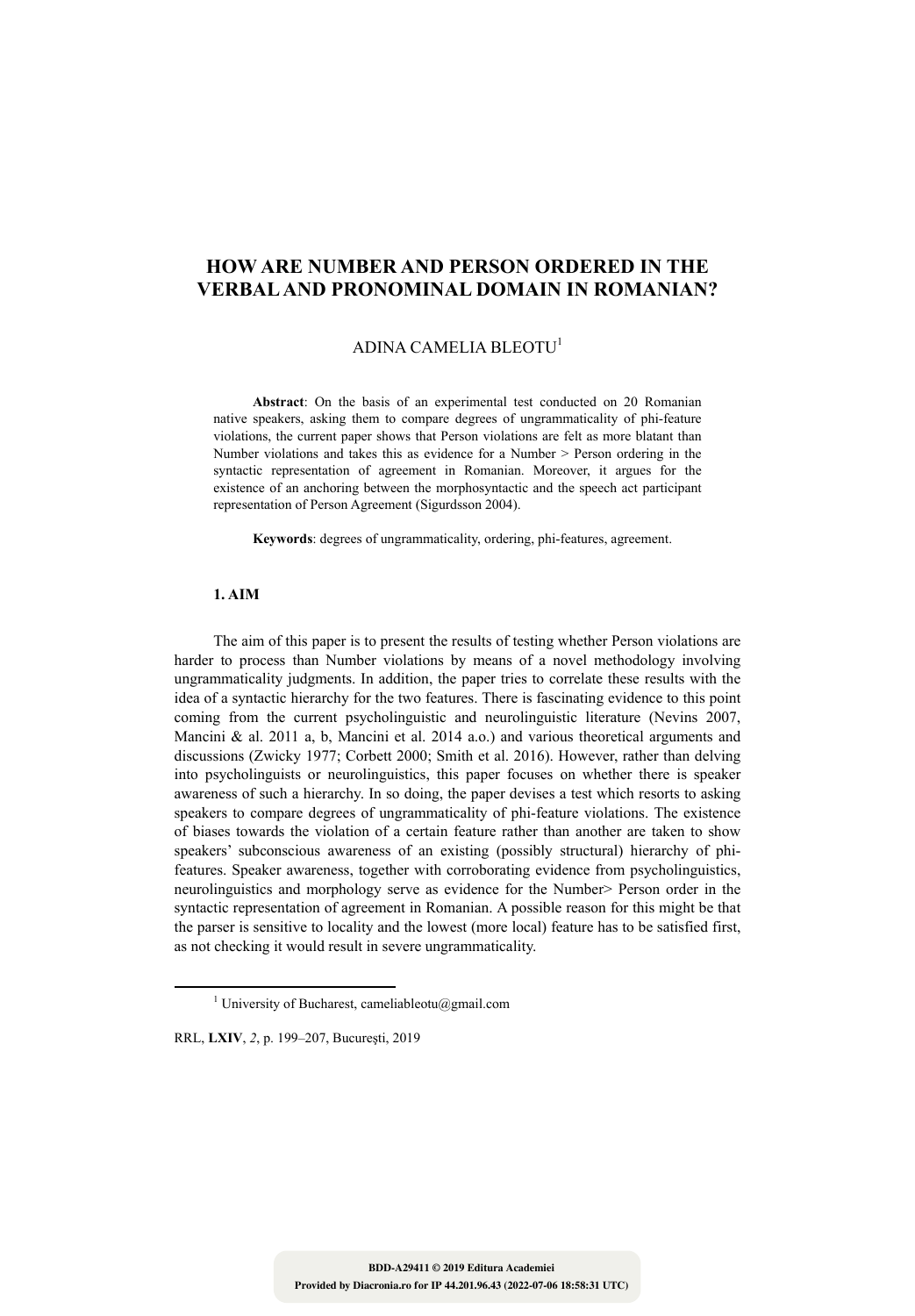#### **2. WHY UNGRAMMATICALITY JUDGMENTS?**

A first question is why use ungrammaticality judgments. The motivation for using such a procedure is related to the fact that it is not always that clear whether a structure sentence is grammatical or not. For Chomsky (1957), grammaticality judgments are tools linguists can use in order to get to a speaker's linguistic competence. Furthermore, Chomsky (1957) argues *wh*-extraction often leads to different results in acceptability, suggesting that acceptability is gradient:

## (1) ? Which friend has Thomas painted a picture of?

Ungrammaticality may thus be thought of as a matter of gradience, and, hence, more similar to a cline, along which the violation of the checking of a certain feature is more acceptable than the violation of another. Essentially, investigating ungrammaticality judgments may be thought to reveal something fundamental about which syntactic rules/ features are more important, or which structures are in the local domain of a certain category, and which are not.

## **3. THE FALSE CHOICE TEST**

The test used in this paper is not novel in itself but it is novel in its application. It is a false choice test, where subjects were asked to make a choice between two bad (i.e. ungrammatical) choices. Similar tests have been used a lot in the acquisition literature, where the terminology in practice is that of *felicity judgment test* (FJT): subjects have to choose the more felicitous sentence out of two. One typical example is the FJT used by Foppolo, Guasti & Chierchia (2012), where children witness a fight between two puppets: Puppet 1 utters a sentence and Puppet 2 utters a sentence as well, and children have to choose which of the two sentences best fits the picture they have in front of them. The false choice test representing the focus of this paper is quite similar, with the exception that each of the two sentences the subjects get to choose from are ungrammatical. Moreover, given the fact that the subjects are not children, but adults, there was no need to design the experiment by making use of puppets. Adults may answer acceptability questions even if they do not witness a puppet fight, whereas, for kids, the fun ingredient is essential.

### **3.1 Participants**

The participants in the experiment were 20 Romanian native speakers (Range: 18–67;2, Mean age: 32), former and current students of the Faculty of Foreign Languages.

#### **3.2. Procedure**

Subjects were asked to choose the "lesser evil" out of two ungrammatical sentences, i.e. the sentence that seemed less ungrammatical to them out of a set of two ungrammatical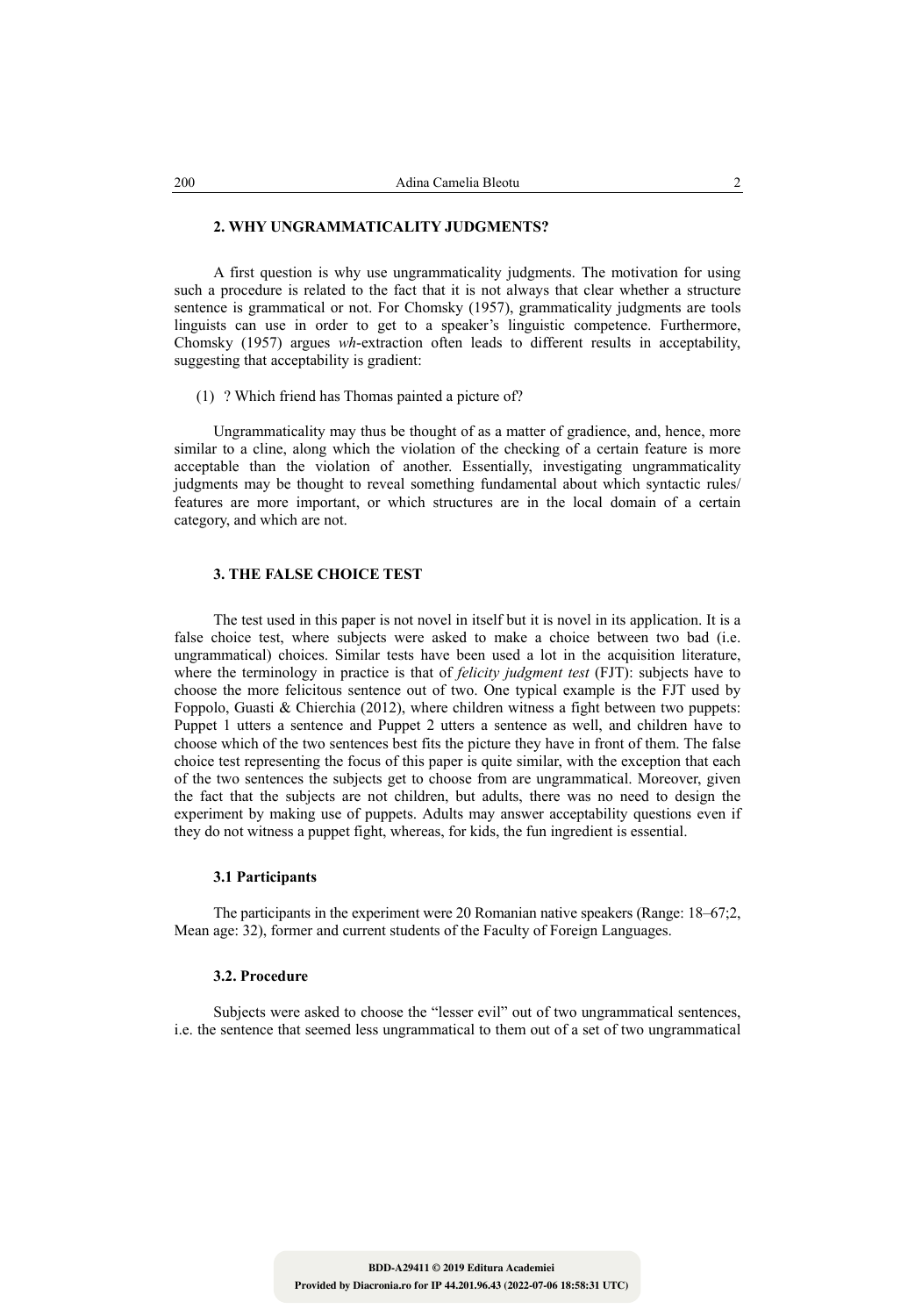ones. Subjects were told that, even though both of the sentences are ungrammatical, they still have to choose the one that seems better, according to them. Making subjects choose one variant out of two, when, in fact, they may deem both sentences equally ungrammatical might seem to force upon the speakers the idea that there is a difference in ungrammaticality between the sentences. However, it was thought that, if the forced choice results in all or the majority of speakers choosing one variant as less ungrammatical, this would actually reveal the existence of a real difference between the degrees of ungrammaticality of the sentences.

## **3.3. Materials**

Subjects were given 6 pairs of sentences, each pair consisting of a sentence where there is person, but not number agreement between the subject and the verb, and a sentence with number, but not person agreement between the subject and the verb (see (2a) vs (2b), (3a) vs (3b)):

| $(2)$ a. $*Ei$              | citeste                                       | $\Omega$ | carte. |
|-----------------------------|-----------------------------------------------|----------|--------|
|                             | 3rd .MASC.PL. read- 3rd .SG. ART-FEM.SG. book |          |        |
| $h * Ei$                    | citim                                         | $\Omega$ | carte. |
|                             | 3rd .MASC.PL. read- 1st .PL. ART-FEM.SG. book |          |        |
| $(3)$ a. *Eu dansăm zilnic. |                                               |          |        |
|                             | 1st. SG. dance- 1st.PL. daily                 |          |        |
| b. *Eu                      | dansezi                                       | zilnic.  |        |
|                             | 1st. SG. dance- 2nd. SG. daily                |          |        |

A pair of sentences was tested for each pronoun, except the feminine 3rd singular one, so as to avoid possible gender effects (see **ANNEX**).

*Table 1*

| Pronominal paradigm for the Nominative |          |           |
|----------------------------------------|----------|-----------|
| Person                                 | Singular | Plural    |
|                                        | eu       | noi       |
|                                        | tu       | voi       |
|                                        | el(masc) | ei (masc) |
|                                        | ea (fem) | ele (fem) |

#### **3.4. Results**

The results show that Person violations generate more serious perturbations than a Number anomaly. For each pair of sentences, it was always the case that more than 70% of the speakers chose the variant with the Number violation as the more acceptable ungrammatical utterance (see **Table 2**):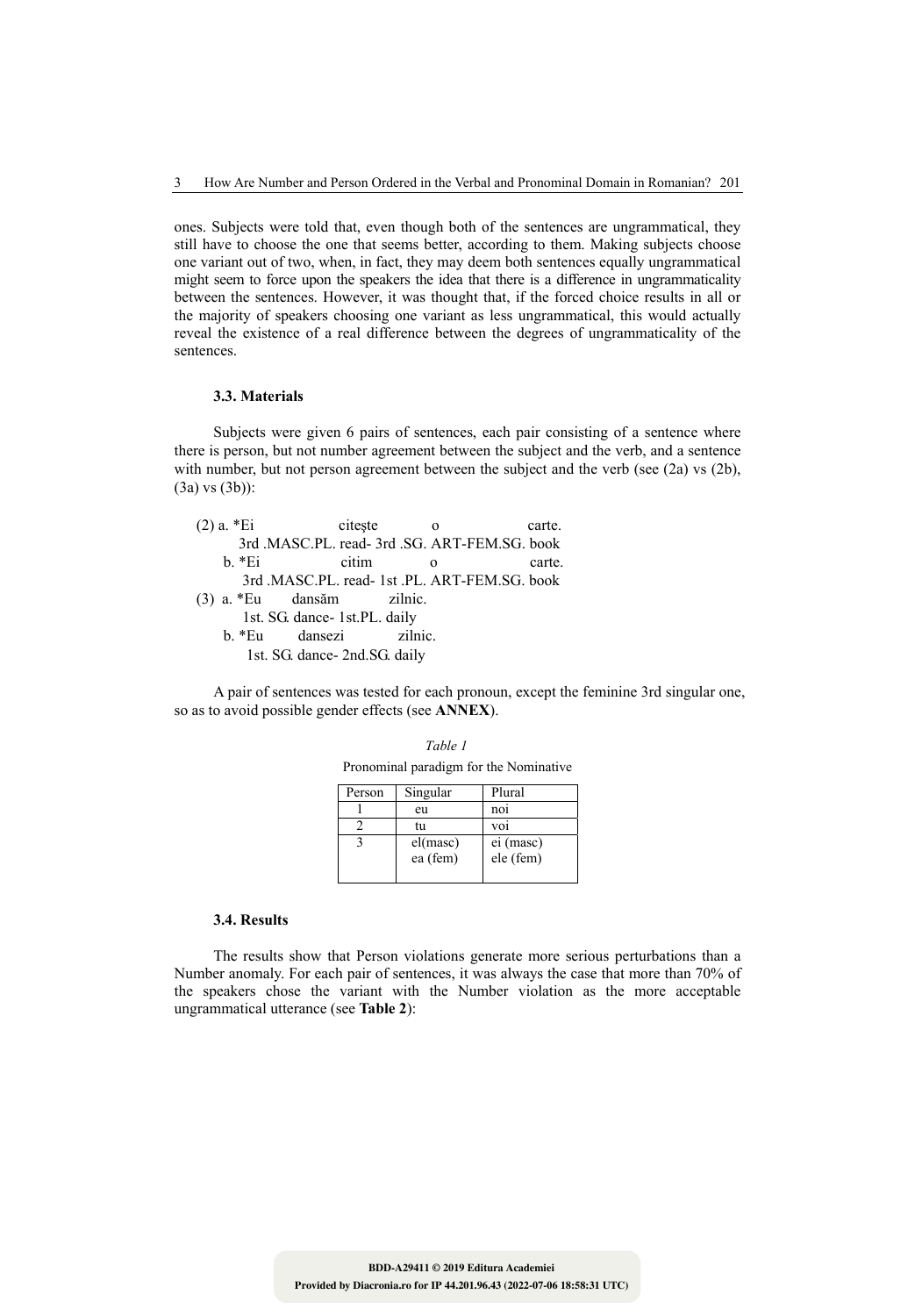| ,, |  |
|----|--|
|    |  |

Number of subjects considering the Number violation less blatant.

| Pair of Ss | Number of subjects for whom the Number violation is less blatant |
|------------|------------------------------------------------------------------|
| А          | 26/30(86.66%)                                                    |
| в          | $23/30(76.66\%)$                                                 |
| C          | 21/30(70%)                                                       |
| D          | 24/30 (80%)                                                      |
| E          | $24/30(80\%)$                                                    |
| F          | 27/30 (90%)                                                      |

The mean number of subjects picking the Number violation as less blatant per pairs of sentences was 24.166/ 30 (80.55%). The sentences with Person violations that were chosen as correct more, but still not enough to overturn the result of the ungrammaticality task were:

| $(4)$ *Tu |            | dorm.                                   |             |
|-----------|------------|-----------------------------------------|-------------|
|           | 2nd.SG.    | sleep-1st.SG.                           |             |
|           | $(5) * E1$ | gătești                                 | tot timpul. |
|           |            | 3rd.MASC. SG. cook-2nd.SG. all time-the |             |

They are sentences where the verbal form is somewhat more similar, phonetically, to the correct verbal form corresponding to the subject pronoun (*dormi*-2nd.SG, *găteşte*-3rd.SG). In all the other cases, almost all speakers unanimously picked the Number violation utterance as less anomalous.

## **4. ACCOUNT**

#### **4.1 Mancini et al. (2014)'s account**

## **4.1.1** *There is anchoring between the morphosyntactic and the speech act participant representation characterizing person agreement*

Mancini *et al.* (2014) account for speakers' choice of Number violations as less anomalous by arguing that a Person violation disrupts the evaluation of the perspective from which a sentence is reported (Sigurdsson 2004), while a Number violation only changes the Number property of the subject of predication. A broken anchoring between the morphosyntactic and the speech act participant representation that characterizes Person Agreement leads to the parser's inability to associate arguments with speech participants and their roles and to identify the subject. Mancini et al. (2014) correlates this difference in sensitivity to violation to a hierarchy between Person and Number, adopting Sigurdsson's (2004) decomposition of phi-features: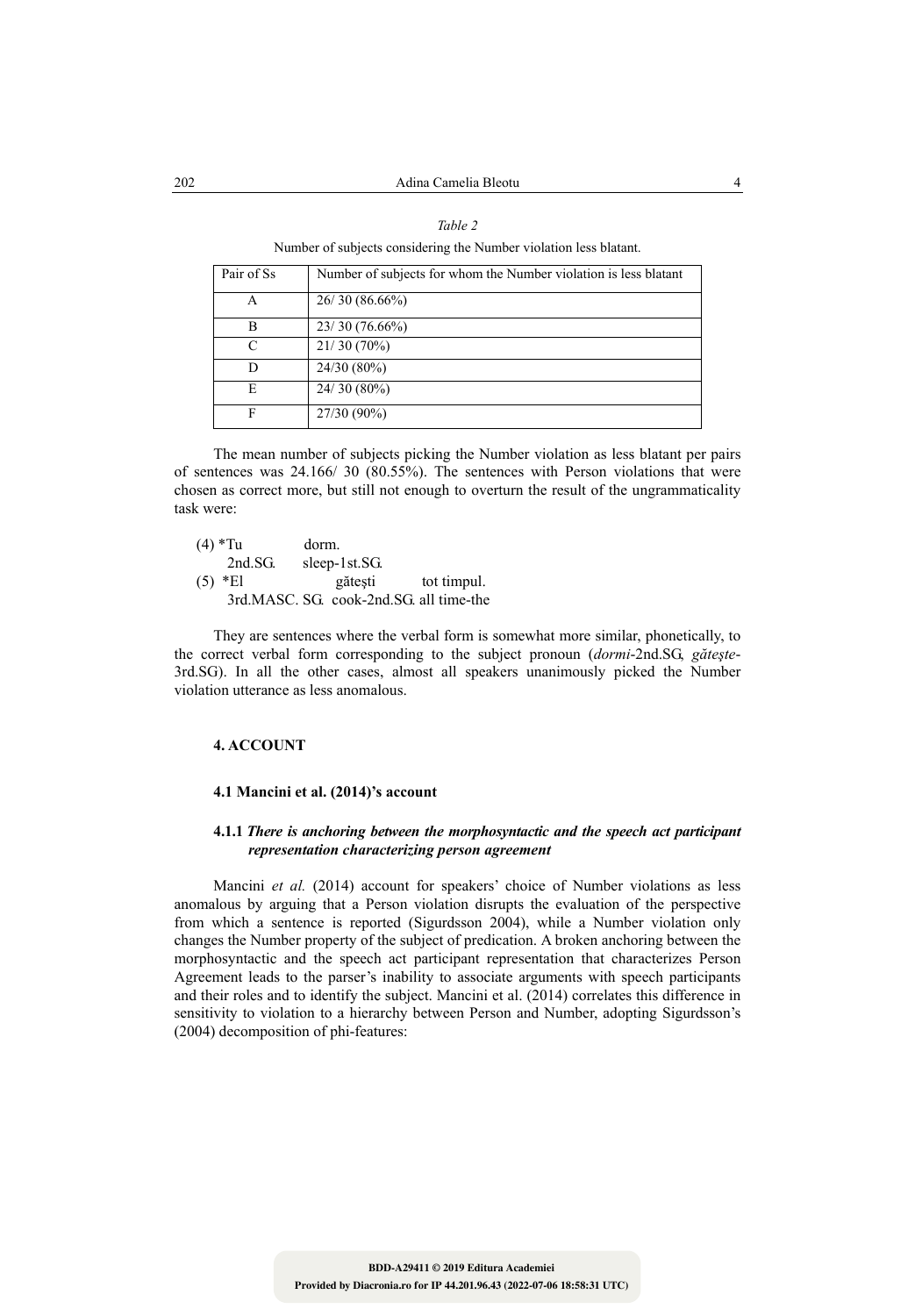(6) a. Infl = Pers(on)<sub>S</sub>, Num(ber)<sub>S</sub>, M(ood), T(ense)

b.  $v = \text{Pers}(on)_0$ , Num(ber)<sub>0</sub>, Asp(ect), v

(7)  $[CP \dots [IP Pers<sub>S</sub>, Num<sub>S</sub>, M, T, Pers<sub>O</sub>, Num<sub>O</sub>, Asp \dots [vP \dots v \dots (partial clause$ structure)

(8)  $[CP \dots$  speech event features  $[IP \dots [vP \dots]]]$ 

(9) [CP Force  $\ldots \Lambda_A$ ,  $\Lambda_P$   $\ldots$  Top  $\ldots$  ST  $\ldots$  SL [IP  $\ldots$  Perss  $\ldots$  Nums  $\ldots$  M  $\ldots$  T  $\ldots$ 

[vP ... ]], where ST= time of speech, SL= location of speech,  $\Lambda_A$ = the logophoric agent,  $\Lambda_{P}$ = the logophoric patient

Sigurdsson (2004) proposes that:

- (10) a. An event participant (argument) is valued under Theta-Person matching as being either [+Person] or [-Person].
	- b. Only [+Person] arguments are potential speech participants, that is, they are the only arguments that undergo Λ-matching.

The matching relations are the ones in (11):

- (11) a.  $\theta$  = +Person = + $\Lambda$ A,  $-\Lambda$ P: 1P by computation
	- b.  $\theta$  = +Person =  $-\Lambda A$ , + $\Lambda P$ : 2P by computation
	- c.  $\theta$  = +Person =  $-\Lambda A$ ,  $-\Lambda P$  : 3P by computation

d. θ = –Person = (0ΛΑ, 0ΛΡ): 3P by default

The correlation is not pragmatic, but strictly inferential relationship: if the referent of the event role (θ- role) is identical to the referent of  $\Lambda A$ , we get 1st person, if it is identical to the referent of ΛP, we get 2nd person, otherwise, we get 3rd person.

#### **4.1.2.** *Evidence in favour of ΛA, ΛP, ST, SL (Sigurdsson 2004)*

Sigurdsson (2004) brings various kinds of evidence in favour of the existence of ΛA (the logophoric agent), ΛP (the logophoric patient), ST (speech time), SL (location of speech), such as (i) logophoric matching or (ii) speech event binding.

- (i) Logophoric Matching
- (12) a. He said to me that he loved me. b. He said to me: "I love you".

The difference between (12a) and (12b) cannot be accounted for in terms of "direct" binding relations between the overt arguments, but rather LOGOPHORIC MATCHING: if any clause has a local speech event, and, second, if the local speech event of subordinate clauses is ANAPHORIC, i.e. if its features are bound (hence "redefined") by preceding elements. Notably, in some languages, regular subordinate clauses show the same shift of pronoun reference as does direct speech in languages like English (Subbarao 2002). "Direct" binding could again not account for such facts: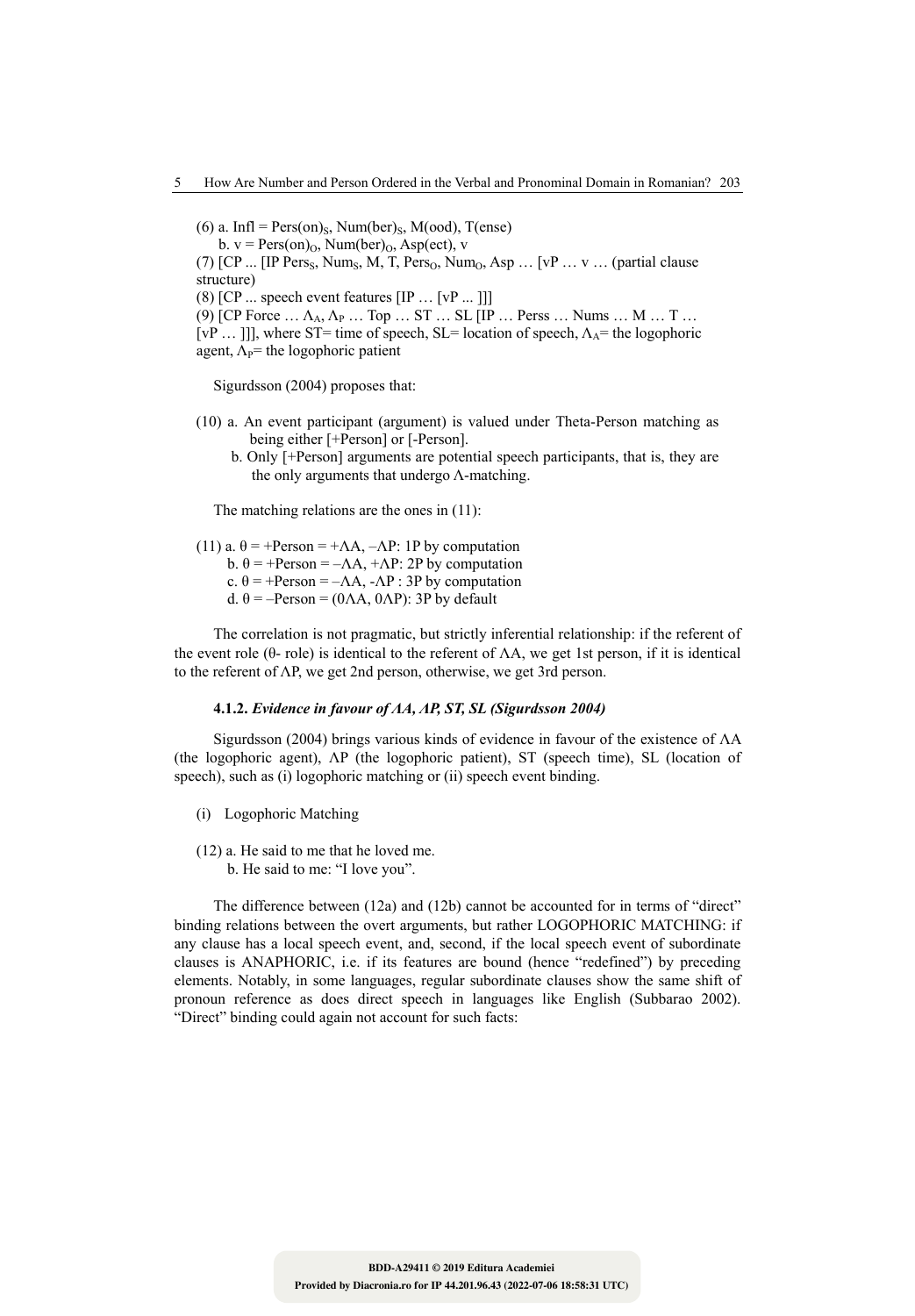(13) a. Punjabi: Gurnekne aakhiaa ki mãi jããvaagaa. Gurnek:ERG said that I go:FUT:1M.SG "Gurneki said that he would go." (also: "… I would go.") b. Persian: Ali be Sara goft ke man tora doost daram. Ali to Sara said that I you friend have.1SG "Ali told Sara that he likes her." (also: .".. that I like you.") c. Kurdish (Sorani): Ali ba Sara goti ke men tovem xosh garaka. Ali to Sara said that I you pleasant need-is "Ali told Sara that he likes her." (also: " ... that I like you.") d. Hindi-Urdu: Saritane kahaa thaa ki mainN aapse kal miluungii. you-with tomorrow will-meet "Sarita had told me that she'd meet me tomorrow." (also: " … that I will meet you tomorrow.")

(ii) Speech event binding

Speech event binding may be found at the level of tenses, pronouns or time adverbials. An example of speech time binding can be seen in (14), where *hún* is bound by different elements and, consequently, gets different readings:

(14) a. Ég sá að hún fór. saw that she left.IND.PAST "I saw that she was leaving." b. Ég vonaði að hún færi. I hoped that she left.SUBJ.PAST "I hoped that she was leaving/would leave."

Subordinate speech time binding involves binding by either the Speech NOW or the matrix grammatical tense, not by both.

At the pronominal level, an interesting phenomenon exemplifying speech event binding is long distance reflexization, in languages like Icelandic:

(15) Jón heimtar að María raki sig/hann. John demands that Mary shaves SELF/him "John demands that Mary shaves him."

The reflexive *sig*, which is usually strictly clause bounded, may be bound by the matrix subject. The fact that it can be bound across a potential binder this seems to blatantly violate standard conceptions of locality and the Minimal Link Condition. But, if one thinks that the use of the long distance anaphor reflects on the mind of the matrix subject *Jón*, and the subordinate event is seen from his point of view, not the speaker's, then it can be assumed that the speech event contains a point of view feature, POW, that is usually bound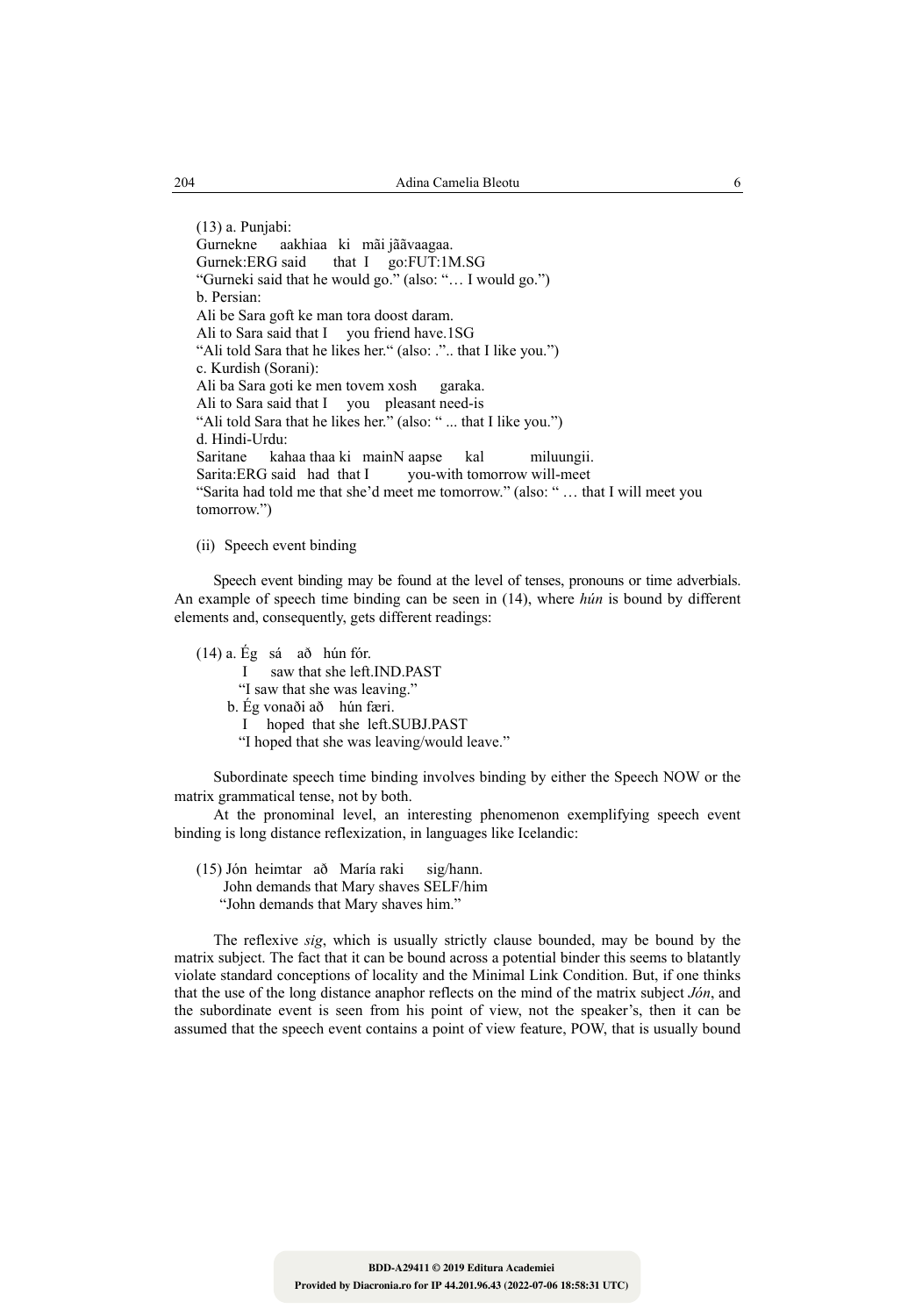by the overall logophoric agent, but may be bound by a superordinate subject in long distance reflexivization contexts.

As far as time adverbials are concerned, (16) provides an example of how binding can take place:

- (16) a. Yesterday, 4th of July, John said to me: "I'll meet you here tomorrow".
	- b. Yesterday, 4th of July, John said to me that he would meet me here tomorrow.

In (16a), *tomorrow* refers to 5th of July, while it refers to 6th of July in (16b). Hence, the reference of *tomorrow* is anchored with John in (16a), but with the speaker (overall logophoric agent) in (16b).

Sigurdsson (2004) orders Person above Number in the syntactic hierarchy. Heim and Kratzer (1998) also adopt a Person-Number hierarchy and argue that phi-features are syntactically adjoined to pronominals and their semantic contribution is a presupposition that restricts the range of the assignment of values to variables. For instance, they put forth the following structure for the pronoun *she*:

(17) [third person] DP> [feminine] DP> [singular] DP

While there is serious empirical and theoretical motivation behind Sigurdsson (2004)'s account, it is not the only possible analysis. The issue at stake is, of course, establishing what the exact ordering between Person and Number .

#### **4.2. My account: Number> Person**

While I adopt Sigurdsson's (2004) idea that there is anchoring between the morphosyntactic and the speech act participant representation characterizing Person Agreement, I depart from Sigurdsson (2004) in assuming a different ordering for Person and Number. More exactly, instead of assuming Person is above Number, several arguments will be brought for the idea that Number is above Person within the pronominal and the verbal inflection domains.

Within the pronominal domain, Number can be argued to be above Person based on morphological and semantic arguments.

(i) Morphological argument: PL contains SG in pronouns

A first morphological argument is that, if the plural contains the singular morphologically and the singular is considered the default (Ackema  $\&$  Neeleman 2017), then Number should be placed above Person:

(18) a. el< ille (3<sup>rd</sup>. MASC.SG.), ei< illī (3<sup>rd</sup>. MASC.PL.) (Romanian< Latin) b. ea< illa  $(3^{rd}.FEM.SG)$ , ele< illae  $(3^{rd}.FEM.PL.)$  (Romanian< Latin)

Please note there is further evidence to this point coming from other languages, such as Mandarin Chinese, Trumai, Korean, Canela-Kraho, Miskitu a.o. (see WALS).

(ii) Morphological argument: PL contains SG in nouns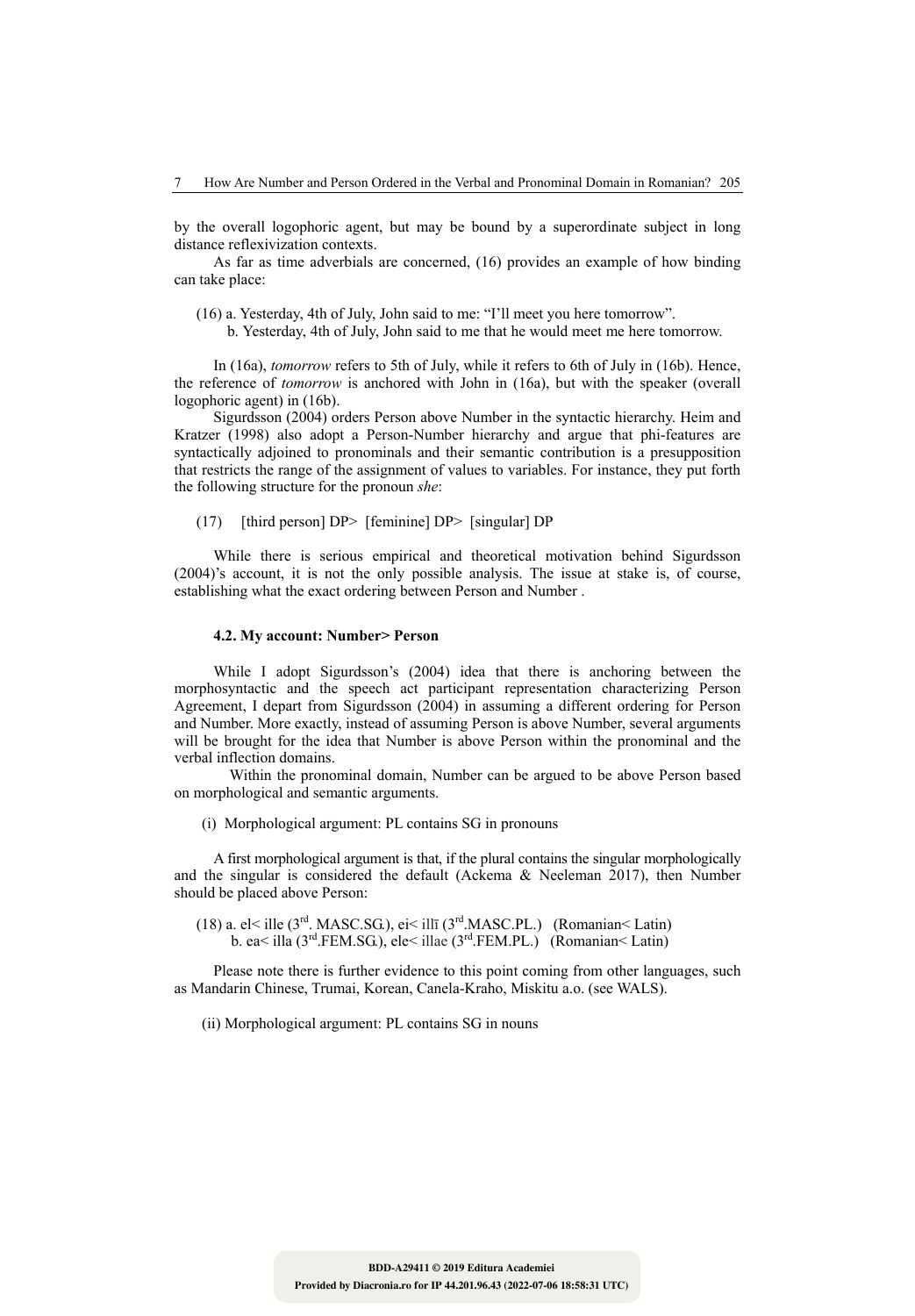A second morphological argument drawing on the approximate identity between nouns and pronouns is that, if nouns have a default 3rd person feature value (Corbett 2000), then, when one adds the number morphology, the structure will have Number> Person rather than the other way round. Interestingly, some languages form the plural of pronouns with the same morpheme that is used with nouns (or certain noun classes) e. g. Mandarin Chinese (Corbett 2000:76):

| $(19)$ a. SG PL (Pronouns)                       | b. xuésheng  |
|--------------------------------------------------|--------------|
| 1 wŏ wŏ -men                                     | student      |
| $2 \nmid \nmid$ n <sup><math>\ldots</math></sup> | xuésheng-men |
| 3 tā tā-men                                      | student-PL   |
|                                                  |              |

(iii) Semantic argument

It makes more sense to argue that you first establish the person of the subject and then the number than the other way round.

All these arguments suggest the structural positioning of Person lower down in the tree (Number> Person).

At the verbal inflectional level, the Number> Person ordering is also supported by the above-mentioned semantic argument. Moreover, it seems desirable for the elegance of the system to argue that the pronominal domain and the verbal inflectional domain are symmetrical (see Abney 1987), exhibiting the same internal Number> Person ordering:

(20) [CP Force … ΛA, ΛP … Top … ST … SL [IP … Numss … Perss … M … T …  $[VP ... ]]$ 

As the structure is built, step-by-step, it is very important to build it correctly, or else the derivation will crash, and agreement will fail. Since Number and Person seem to have separate agreement demands, if Person agreement fails, it will do so at an earlier stage, thus triggering a more powerful effect, while, if Number agreement fails, it will do so at a later stage, triggering a less powerful effect<sup>2</sup>. Locality seems to play a part in a Number> Person account, and the closest projection to N has stricter demands, which need to be fulfilled immediately.

In conclusion, first, one needs to establish the perspective from which a sentence is reported, and, only then, does one establish the number of the predication subject. There is an anchoring between the morphosyntactic and the speech act participant representation of Person Agreement (Sigurdsson 2004) but Number occurs above Person, not below Person. This provides additional structural motivation for why Person violations are more blatant than Number violations, as attested both by neurolinguistic and psycholinguistic data, and by the ungrammaticality judgments experiment in this paper.

 <sup>2</sup> <sup>2</sup> In a nanosyntactic fashion, where Number and Person are further decomposed into "tinier" features (PL>SG> Speaker> Addressee> Participant (Blix 2016, Wyngaerd 2018, partly inspired by Harley & Ritter 2002), building Person in a wrong manner equates to placing the wrong bricks in the build-up of a castle, which might cause it to crumble altogether.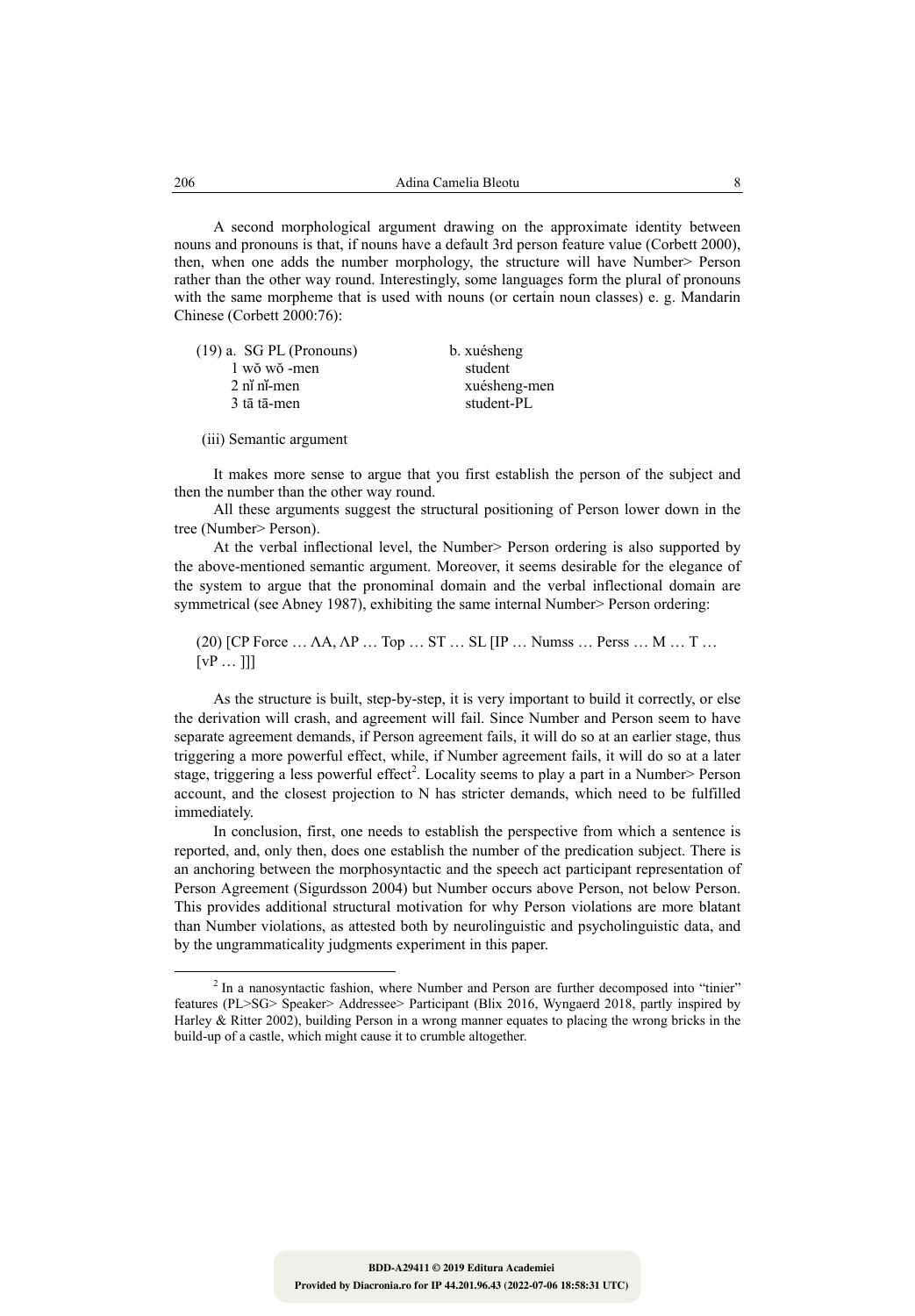#### **REFERENCES**

- Abney, S., 1987, *The English noun phrase in its sentential aspect*, doctoral dissertation, Cambridge, Massachusetts: MIT Press.
- Ackema, P., A. Neeleman, 2017, *Features of person*, Cambridge, Massachusetts: MIT Press.
- Chomsky, N., 1957, *Syntactic Structures*, The Hague/Paris: Mouton.

Corbett, G., 2000, *Number*, Cambridge, Cambridge University Press.

- Blix, H., 2016, *South Caucasian Agreement: A Spanning Account*, MA Thesis, Vienna.
- Foppolo, F., M. T. Guasti, G. Chierchia, 2012, "Scalar implicatures in child language: Give children a chance", *Language Learning and Development* 8, 365–394.
- Harley, H., E. Ritter, 2002, "Person and number in pronouns: a feature-geometric analysis", *Language*, 78, 482–526.
- Heim, I., A. Kratzer, 1998, *Semantics in Generative Grammar*, Oxford, lackwell
- Mancini, Simona, Molinaro, Nicola, Rizzi, Luigi, Carreiras, Manuel, 2011a. "When persons disagree: an ERP study of unagreement in Spanish", *Psychophysiology*, 48, 1361–1371.
- Mancini, S., N. Molinaro, L. Rizzi, M. Carreiras, 2011b, "Persons are not numbers: discourse involvement in subject-verb agreement computation", *Brain Research*, 1410, 64–76.
- Mancini, S., F. Postiglione, A. Laudanna, L. Rizzi, 2014, "On the person-number distinction: Subject verb agreement processing in Italian", *Lingua*, 146, 28–38.
- Nevins, A., B. Dillon, S. Malhotra, C. Phillips, 2007, "The role of feature-number and feature type in processing Hindi verb agreement violations", *Brain Research*, 1164, 81–94.
- Subbarao, K. V., 2008, *Typological Characteristics of South Asian Languages*, Cambridge: Cambridge University Press.

Sigurdsson, H. A., 2004, "The syntax of person, tense and speech features", Ital. J. *Linguist* 16, 219–251.

- Smith, P. W., B. Moskal, T. Xu, J. Kang., J. D. Bobaljik, 2016, "Case and number suppletion in pronouns", Ms., Frankfurt: Syracuse & UConn.
- Wyngaerd, G. V., 2018, "The feature structure of pronouns: a probe into multidimensional paradigms", in: L. Baunaz, L. Haegman, K. De Clercq, E. Lander (eds), *Exploring nanosyntax*, Oxford, Oxford University Press, 277–304.

| zilnic.<br>A. 1. *Eu<br>dansăm<br>1st.SG. dance-1st.PL. everyday<br>zilnic.<br>$2.*Eu$<br>dansezi<br>1st.SG. dance-2nd.SG. everyday                                           | D. 1. *Noi<br>visez<br>01.<br>1st.PL. dream-1st.SG. sheep-PL.<br>2. *Noi visati<br>O1.<br>1st.PL. dream-2nd.PL. sheep-PL.                                                                  |
|-------------------------------------------------------------------------------------------------------------------------------------------------------------------------------|--------------------------------------------------------------------------------------------------------------------------------------------------------------------------------------------|
| $B.1.*Tu$<br>dormiti<br>prea mult.<br>2nd.SG sleep-2nd. PL. too much<br>2. $*Tu$<br>dorm<br>prea mult.<br>2nd.SG sleep-1st.SG too much                                        | E. 1. *Voi<br>citim o<br>poezie pe zi.<br>2nd.PL. read-1st.PL a-FEM.SG poem on day<br>2. $\sqrt[*]{\text{01}}$<br>citesti o<br>poezie pe zi.<br>2nd.PL. read-2nd.SG. a-FEM.SG. poem on day |
| $C.1.*El$<br>gătesc<br>tocăniță<br>3rd.MASC.SG. cook-3rd.PL. stew<br>mereu.<br>always<br>$2.*El$<br>gătești<br>tocănită<br>3rd.MASC.SG. cook-2nd.SG. stew<br>mereu.<br>always | $F. 1. *E1$<br>citeste<br>carte.<br>$\Omega$<br>3rd.MASC.PL. read-3rd.SG a-FEM.SG book<br>$2.*Ei$<br>citim<br>carte.<br>$\mathbf{0}$<br>3rd.MASC.PL read-1st.PL a-FEM.SG book              |

#### **ANNEX**